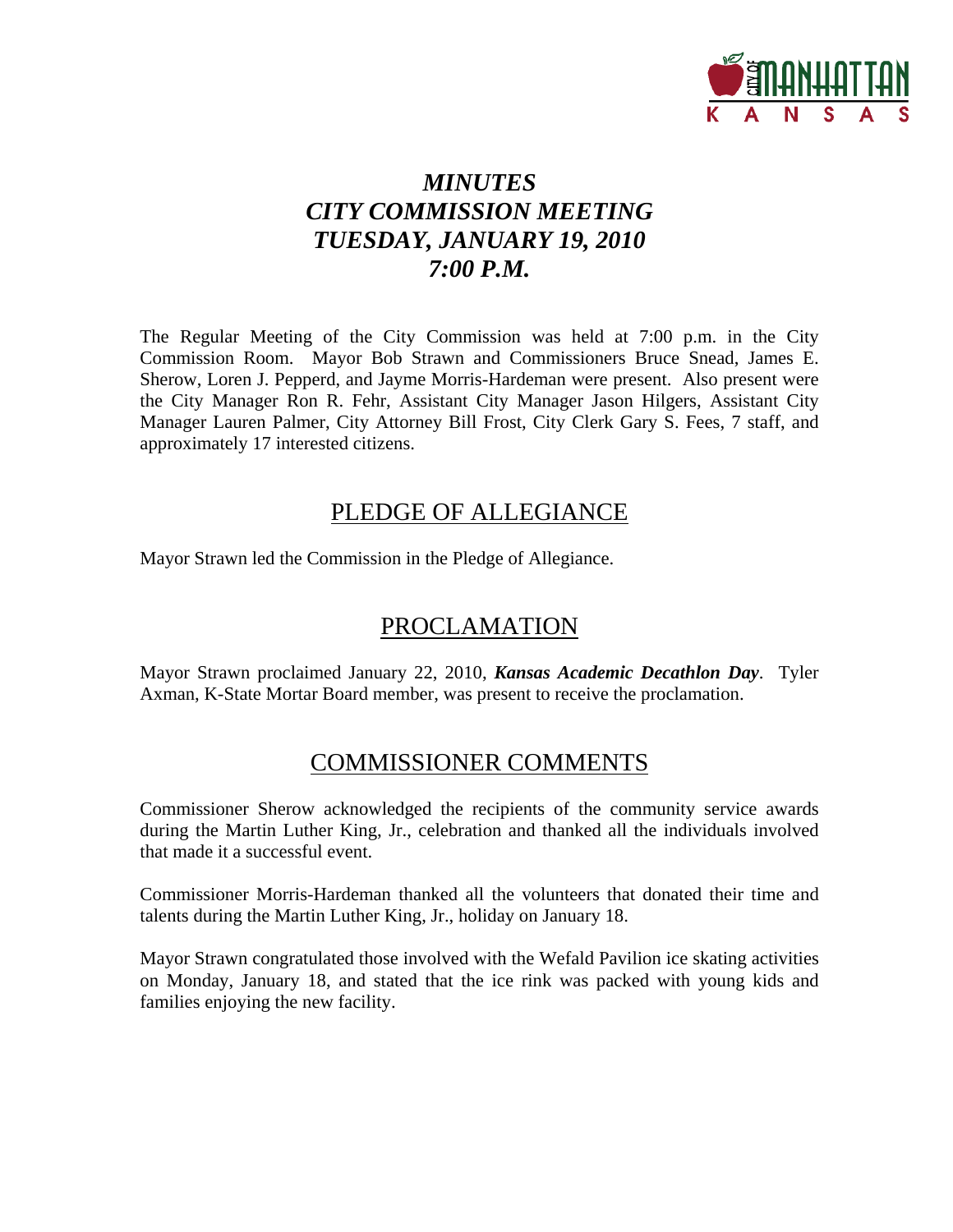Minutes City Commission Meeting January 19, 2010 Page 2

## CONSENT AGENDA

(\* denotes those items discussed)

### **MINUTES**

The Commission approved the minutes of the Regular City Commission Meeting held Tuesday, January 5, 2010, and the Special City Commission Meeting held on Monday, January 11, 2010.

### **CLAIMS REGISTER NOS. 2628 and 2629**

The Commission approved Claims Register Nos. 2628 and 2629 authorizing and approving the payment of claims from December 30, 2009, to January 12, 2010, in the amounts of \$1,161,738.06 and \$2,961,411.05, respectively.

### **LICENSES**

The Commission approved an annual Cereal Malt Beverage License for Dara's Fast Lane, 1701 Anderson Avenue; Oppy's Service, Inc., 605 S. 3<sup>rd</sup> Street; and Kangolf, Inc., 800 Anneberg Circle.

### **\* ORDINANCE NO. 6809 – LOAN AGREEMENT – BLUE TOWNSHIP SEWER EXTENSION (SS1001)**

Ron Fehr, City Manager, provided additional background information on the Loan Agreement and arrangement with the Blue Township for the sewer extension.

The Commission approved Ordinance No. 6809 authorizing the execution of a new loan agreement between the City of Manhattan, Kansas, and the State of Kansas, acting by and through the Kansas Department of Health and Environment, for the purpose of obtaining a loan from the Kansas Water Pollution Control Revolving Loan Fund in order to finance the City's portion of the Blue Township Sewer Extension Improvements project (SS1001); establishing a dedicated source of revenue for repayment of such loan; authorizing and approving certain documents in connection therewith; designating Dale Houdeshell, Director of Public Works, as the Authorized Representative for the City of Manhattan for the loan; and authorizing certain other actions in connection with the loan agreement.

### **\* ORDINANCE NO. 6810 – ISSUE GENERAL OBLIGATION BONDS – SOUTH END CONFERENCE CENTER**

The Commission approved Ordinance No. 6810 issuing up to \$9.5 million in general obligation bonds for the design and construction of the conference center.

### **\* RESOLUTION NO. 011910-A – SUPPORT HOUSING TAX CREDIT – NORTHWING ADDITION, UNIT ONE**

Ron Fehr, City Manager, responded to questions from the Commission and provided additional information on the item.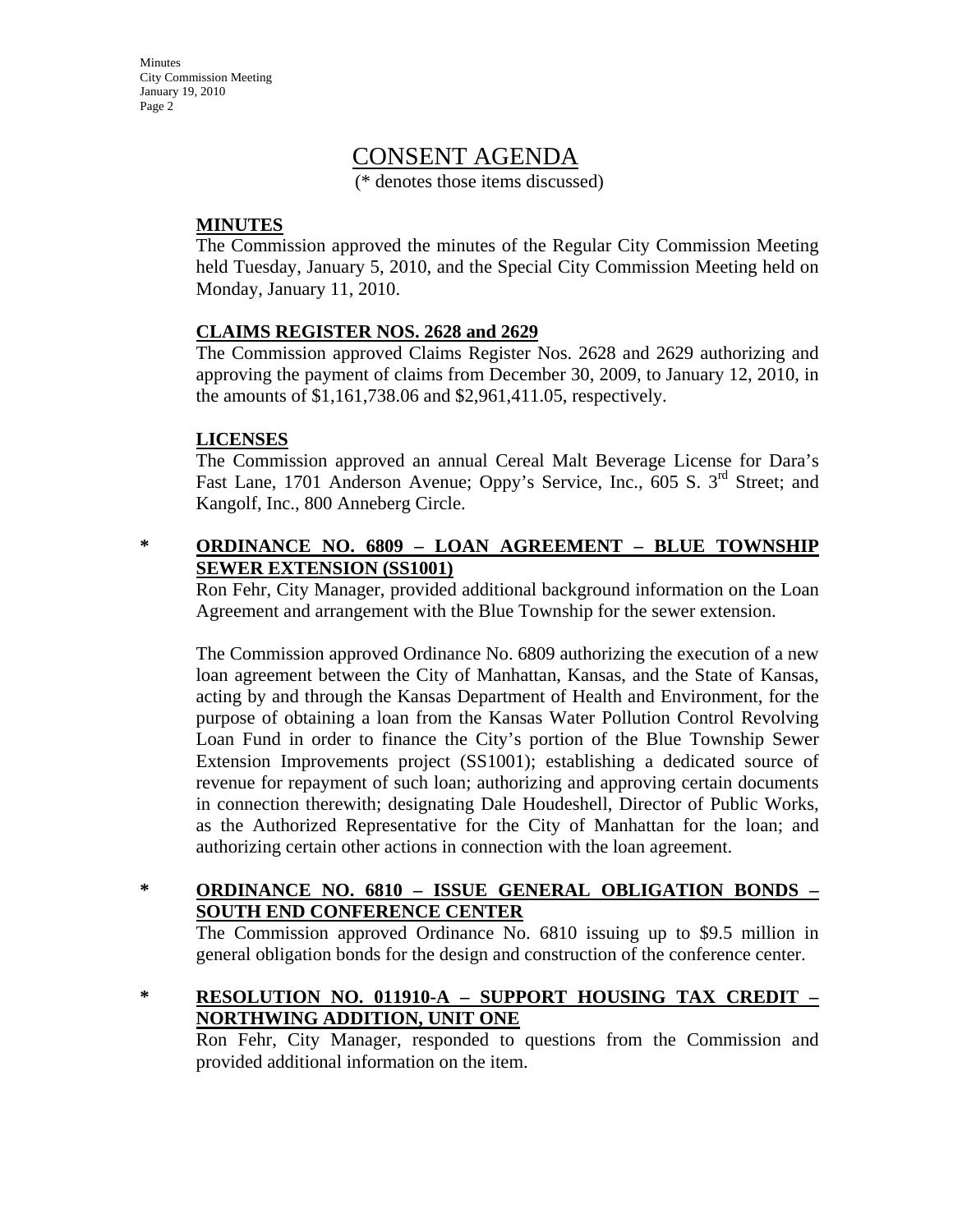## CONSENT AGENDA (*CONTINUED*)

### **\* RESOLUTION NO. 011910-A – SUPPORT HOUSING TAX CREDIT – NORTHWING ADDITION, UNIT ONE** *(CONTINUED)*

Commissioner Morris-Hardeman thanked the Manhattan Area Housing Partnership with their efforts to provide affordable housing in the community.

The Commission approved Resolution No. 011910-A indicating the City of Manhattan's support for the Manhattan Area Housing Partnership to apply for tax credits and HOME funding from the State of Kansas to pursue an affordable housing development in Unit One of the Northwing Addition.

### **REQUEST FOR PROPOSALS – KIMBALL AVENUE AND DENISON AVENUE TRAFFIC IMPROVEMENTS (ST1001)**

The Commission authorized City Administration to solicit proposals for the design of Kimball Avenue and Denison Avenue Intersection and Denison Avenue south of Kimball Avenue for the National Bio and Agro Defense Facility (NBAF) Traffic Improvements (ST1001) and appointed Commissioner Pepperd to serve on the Selection Committee.

### **INTERLOCAL AGREEMENT – VALLEYWOOD SEWER DISTRICT**

The Commission authorized the Mayor and City Clerk to execute an Interlocal Agreement with the Valleywood Subdivision Combined Sanitary Sewer and Storm Sewer Drainage District to directly bill the District's sewer customers for sewer services provided by the City of Manhattan.

### **\* AMENDMENT – AIR SERVICE AGREEMENT**

Ron Fehr, City Manager, provided an overview of the amendment to the Air Service Agreement with American Eagle Airlines and the Manhattan Area Chamber of Commerce.

The Commission authorized the Mayor and City Clerk to execute the Amendment to the Air Service Agreement with American Eagle Airlines, Inc., and the Manhattan Area Chamber of Commerce.

### **BOARD APPOINTMENTS**

The Commission approved appointments by Mayor Strawn to various boards and committees of the City.

#### *Downtown Business Improvement District Advisory Board*

Appointment of Kathryn Focke, 3310 Abbey Circle, to a two-year term. Ms. Focke's term begins immediately, and will expire December 31, 2011.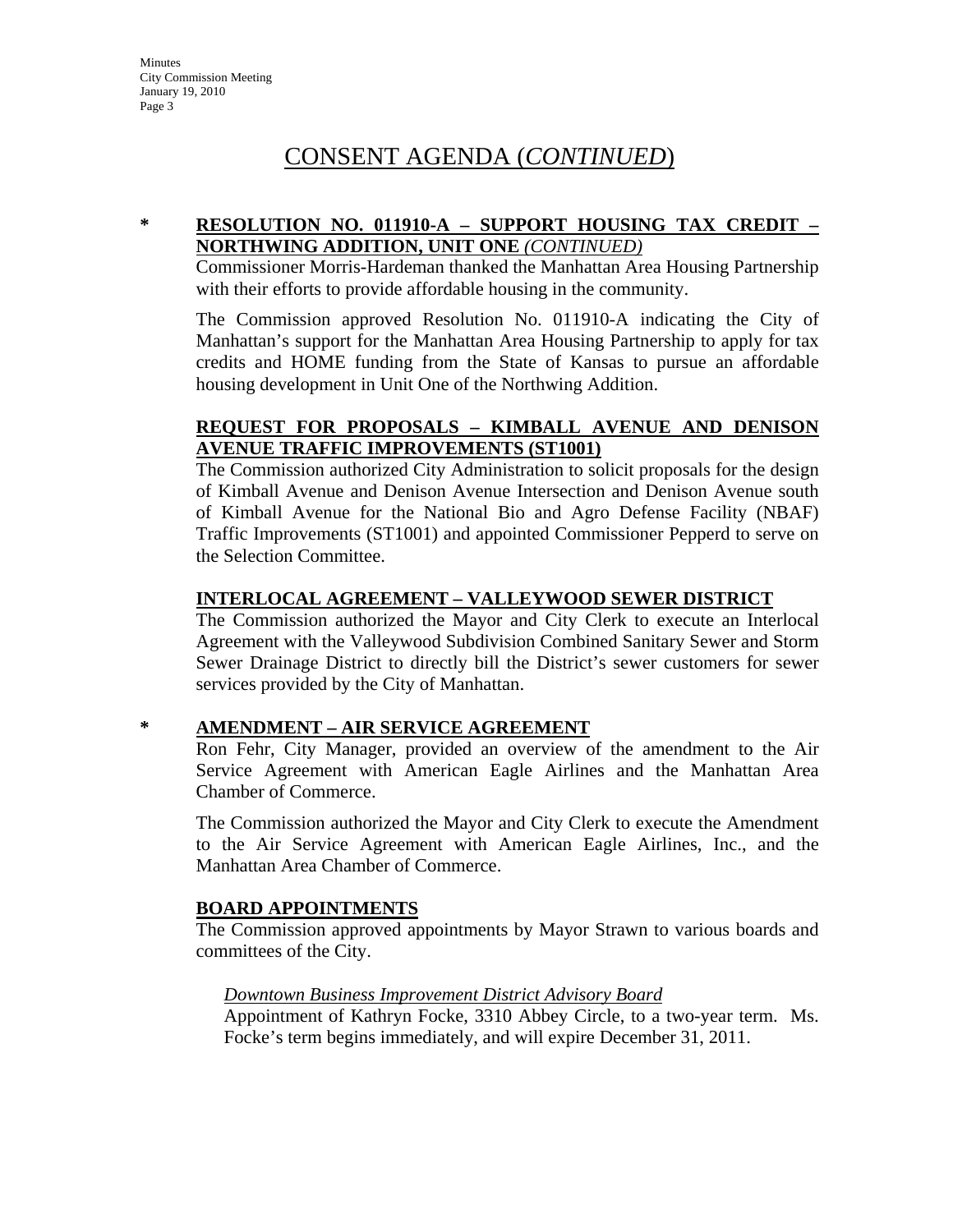## CONSENT AGENDA (*CONTINUED*)

### **BOARD APPOINTMENTS**

*Riley County Park Board*

Re-appointment of Michael Roediger, 1419 Beechwood Terrace, to a four-year City term. Mr. Roediger's term begins immediately, and will expire December 31, 2013.

After discussion, Commissioner Snead moved to approve the consent agenda, as presented. Commissioner Sherow seconded the motion. On a roll call vote, motion carried 5-0, with the exception of Item E, ORDINANCE NO. 6810 – ISSUE GENERAL OBLIGATION BONDS – SOUTH END CONFERENCE CENTER, which carried 4-1, with Commissioner Pepperd voting against the item.

## GENERAL AGENDA

### **SETTLEMENT AGREEMENT -***EDDIE JAMES LOWERY, ET AL., V. THE COUNTY OF RILEY, ET AL.*

Bill Frost, City Attorney, presented an overview of the item and informed the Commission of the terms of the proposed settlement agreement. He then responded to questions from the Commission.

David Cooper, Attorney for the City, Fisher Patterson Saylor & Smith, LLP, Topeka, Kansas, provided additional information regarding the proposed settlement agreement and recommendation. He then responded to questions from the Commission regarding risk management, the mediation process, and explained that the City of Manhattan is involved because of its funding responsibility to the Riley County Police Department.

Ron Fehr, City Manager, informed the Commission that if they concurred with the recommendation, the City's portion of the settlement amount should be part of the budget process for 2011.

Bernie Hayen, Director of Finance, provided several debt financing options and mill levy impact in order to fund the City's potential \$1.424 million obligation under the settlement agreement. He then responded to questions from the Commission regarding prior reserve fund carryovers.

Bill Frost, City Attorney, provided additional information and clarification on the item. He then requested that the Commission consider adding to the proposed motion the following: "to authorize the payment of \$80,000 as the City's proportionate share of Farmer's obligation, if Farmer's fails to do so."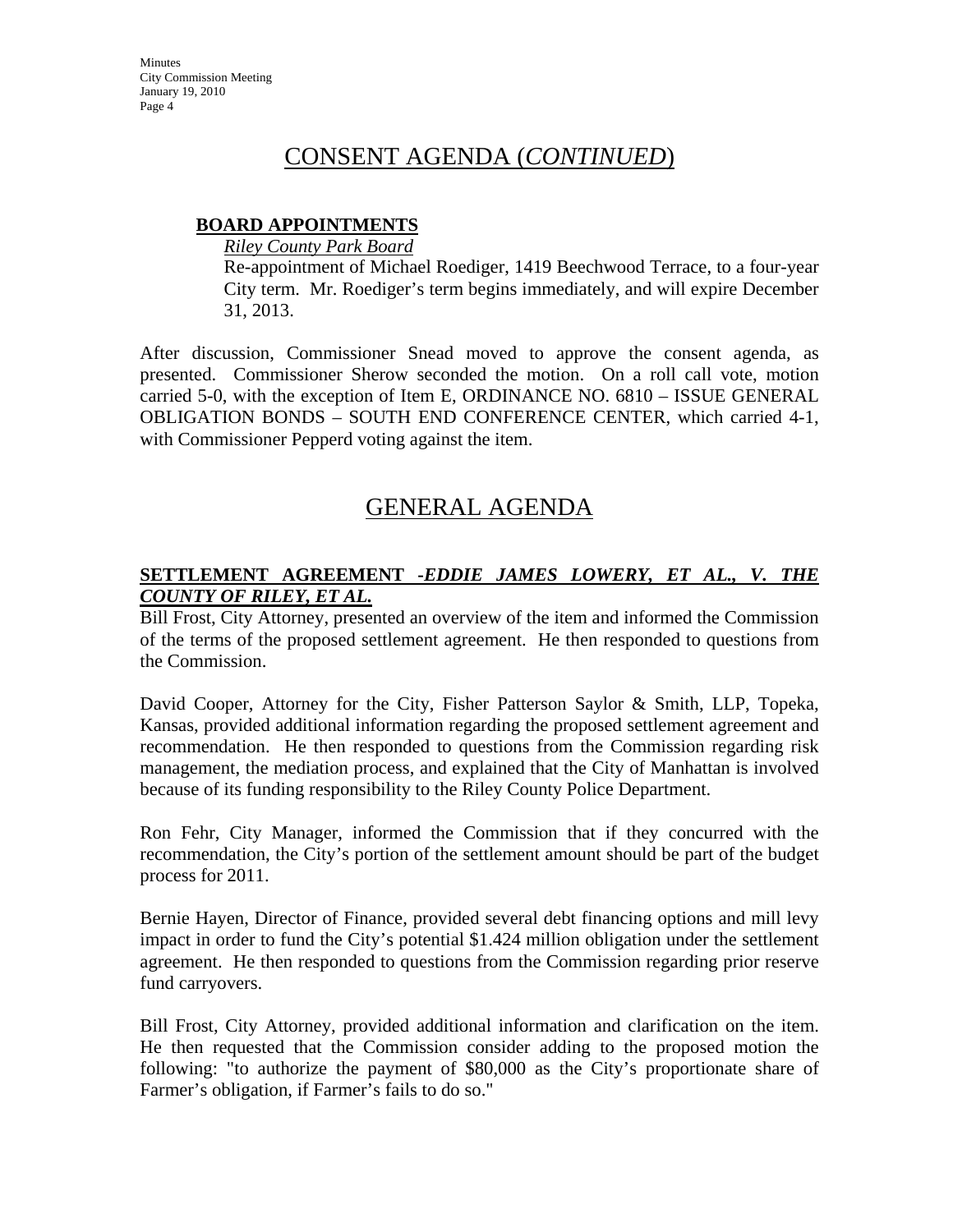### **SETTLEMENT AGREEMENT -***EDDIE JAMES LOWERY, ET AL., V. THE COUNTY OF RILEY, ET AL. (CONTINUED)*

David Cooper, Attorney for the City, Fisher Patterson Saylor & Smith, LLP, provided the Commission with additional information regarding the settlement agreement and stated that he expected all signatures required on the settlement agreement to be completed within ten  $(10)$  business days.

Commissioner Snead asked for clarification on the proposed motion.

Bill Frost, City Attorney, responded to questions from the Commission.

After discussion, Commissioner Snead moved to authorize the Mayor to execute the settlement agreement, with such modifications as are approved by the Attorneys for the City; approve Resolution No. 011910-C, authorizing the issuance of general obligation bonds in order to provide funds to satisfy the City's obligations; authorize the acceptance of the funds from Hartford and authorize the Mayor to execute a release to Hartford and the payment of the Hartford funds into the settlement; authorize the payment of \$80,000.00 as the City's proportionate share of Farmer's obligation, if Farmer's fails to do so; and, authorize the Attorneys for the City to pursue the collection of funds, including Attorney fees, from Farmer's, in the event Farmer's does not participate in the settlement. Commissioner Sherow seconded the motion.

Mayor Strawn asked that citizens and media be patient until the settlement agreement is fully executed and to direct all questions to legal counsel. He then stated that David Cooper, Attorney for the City, Fisher Patterson Saylor & Smith, LLP, did a wonderful job in representing the City of Manhattan in this matter and would be available in the lobby of the City Commission Room to answer questions from the public or media on this item.

On a roll call vote, motion carried 5-0.

Ron Fehr, City Manager, responded to questions from the Commission regarding discussion on funding that will need to take place during the next budgetary cycle.

### **DISCUSSION - SOUTH INFRASTRUCTURE DESIGN UPDATE**

Jason Hilgers, Assistant City Manager/Redevelopment Coordinator, introduced the item.

Chuck Bartlett, HWS Consulting Group, presented the public infrastructure improvements within the South End Redevelopment Area. He then responded to questions from the Commission.

Scott Bingham, Bowman Bowman and Novick (BBN), presented an overview and update on the South End Redevelopment Area design plans and materials envisioned for the area.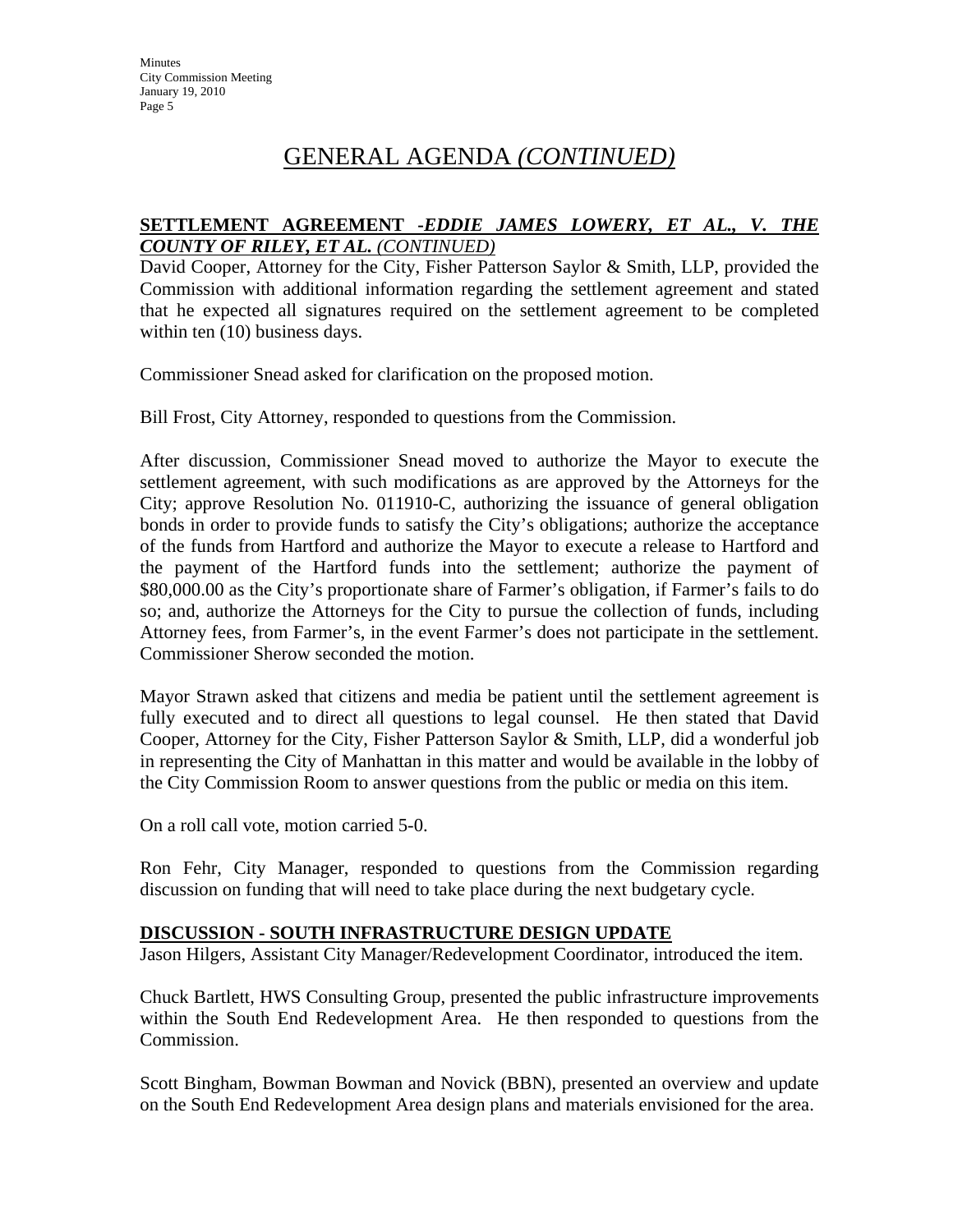### **DISCUSSION - SOUTH INFRASTRUCTURE DESIGN UPDATE** *(CONTINUED)*

Brent Bowman and Paul J. Novick, BBN, presented proposed features for the park, plaza area, parking garage, decorative concrete, tree grates, planters and urns, and presented design elements envisioned for the area. They also presented proposed tree, shrubs and ornamental grasses envisioned, as well as light fixtures and streetscape amenities. They then responded to questions from the Commission regarding the safety of fireplaces and pedestrian market.

Scott Bingham, BBN, provided additional information about the extension of an underground tunnel from the South Redevelopment Area to reach the Union Pacific Depot.

Ron Fehr, City Manger, provided additional information on the item.

Chuck Bartlett, HWS Consulting Group, provided preliminary construction costs for the South End infrastructure and project schedule. He then responded to questions regarding the cost of the underpass and trail.

Jason Hilgers, Assistant City Manager/Redevelopment Coordinator, responded to questions from the Commission regarding STAR Bonds and Transportation Development Districts. He informed the Commission that a public meeting would be held in the next couple of weeks to provide an update on the project.

Chuck Bartlett, HWS Consulting Group, and Brent Bowman, BBN, responded to questions regarding lights on the bridge and decorative street lighting.

Ron Fehr, City Manager, informed the Commission that the old street lights that were on the bridge are in storage and are in poor condition.

Scott Bingham, BBN, responded to questions regarding security and safety issues near the buildings and park.

Brent Bowman, BBN, responded to questions from the Commission regarding heated sidewalks and plaza areas. He stated that he would work with the engineers regarding the feasibility and possibility of constructing water piping to prevent freezing issues*.* 

Paul J. Novick and Brent Bowman, BBN, explained the proposed grasses that would be used in the area and presented some potential water features and levels of interaction with people on the plaza area. They responded to questions from the Commission regarding the special features and points of interest proposed for  $4<sup>th</sup>$  Street and Ft. Riley Boulevard intersection design.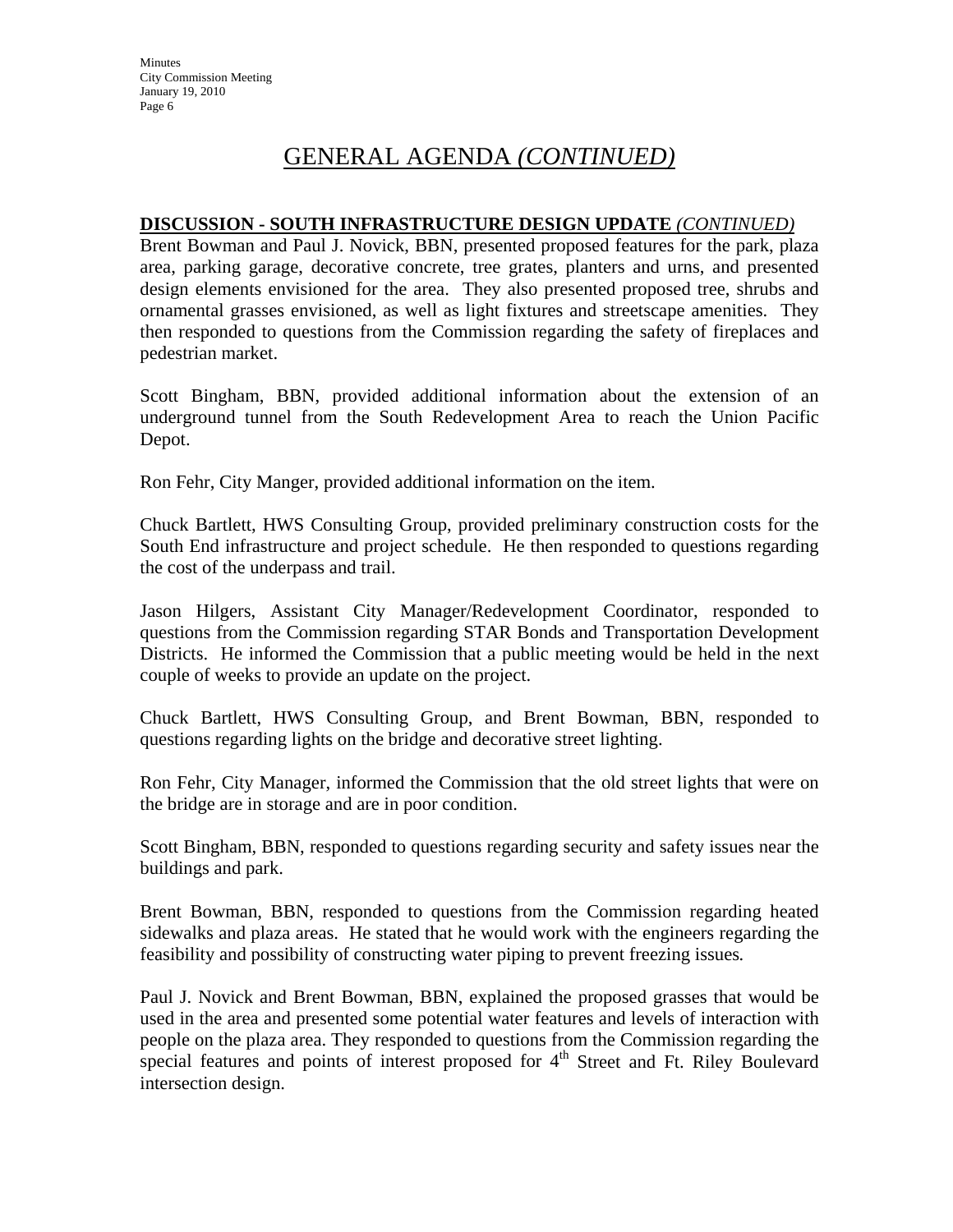### **DISCUSSION - SOUTH INFRASTRUCTURE DESIGN UPDATE** *(CONTINUED)*

Brent Bowman, BBN, presented several park perspectives and informed the Commission that his firm was sensitive to the alignment of the passageway to and from the Union Pacific Depot to the Redevelopment area and would be working with the Kansas Department of Transportation. He then responded to additional questions from the Commission regarding the landscaping around the Union Pacific Depot and the possibility of incorporating a small pump house for the proposed water feature.

Jason Hilgers, Assistant City Manager/Redevelopment Coordinator, and Ron Fehr, City Manager, responded to questions from the Commission regarding signage and way finding features that could be incorporated in the area.

### **CHANGE ORDER NO. 4 – 4TH STREET, PIERRE TO FORT RILEY BOULEVARD (ST0813)**

Rob Ott, City Engineer, presented the item. He then responded to questions regarding the savings achieved through mobilization and traffic control for the construction project.

After discussion, Commissioner Sherow moved to approve Change Order No. 4 to the Manhattan Marketplace Downtown Redevelopment  $(4<sup>th</sup>$  Street South End) (ST0813) resulting in a net increase in the amount of \$262,786.19 (+16.8%) to the contract with Pavers, Inc., of Salina, Kansas, to add Colorado Street construction, the removal of Yuma Street from  $3<sup>rd</sup>$  Street to  $4<sup>th</sup>$  Street, and the removal of the alley from  $3<sup>rd</sup>$  Street to  $4<sup>th</sup>$  Street between Yuma Street and Colorado Street, and approve Resolution No. 011910-B, authorizing the issuance of General Obligation bonds. Commissioner Snead seconded the motion. On a roll call vote, motion carried 5-0.

At 9:15 p.m., the Commission took a brief recess.

### **DISCUSSION - DISCOVERY CENTER BUILDING DESIGN DEVELOPMENT**

Bob Workman, Director, Flint Hills Discovery Center, introduced the item and provided background information on the building design.

Brad Nederhoff, Verner Johnson & Associates, Inc, presented the mission statement for the Discovery Center and provided an overview of the program plan and concept model.

Paul J. Novick, BBN, provided an overview of the Discovery Center and streetscape and landscape elements planned around the Discovery Center. He then responded to questions from the Commission.

Brad Nederhoff, Verner Johnson & Associates, Inc., presented an overview of the floorplans of the Discovery Center, elevations, building materials, and renderings of the Discovery Center. He then responded to questions from the Commission.